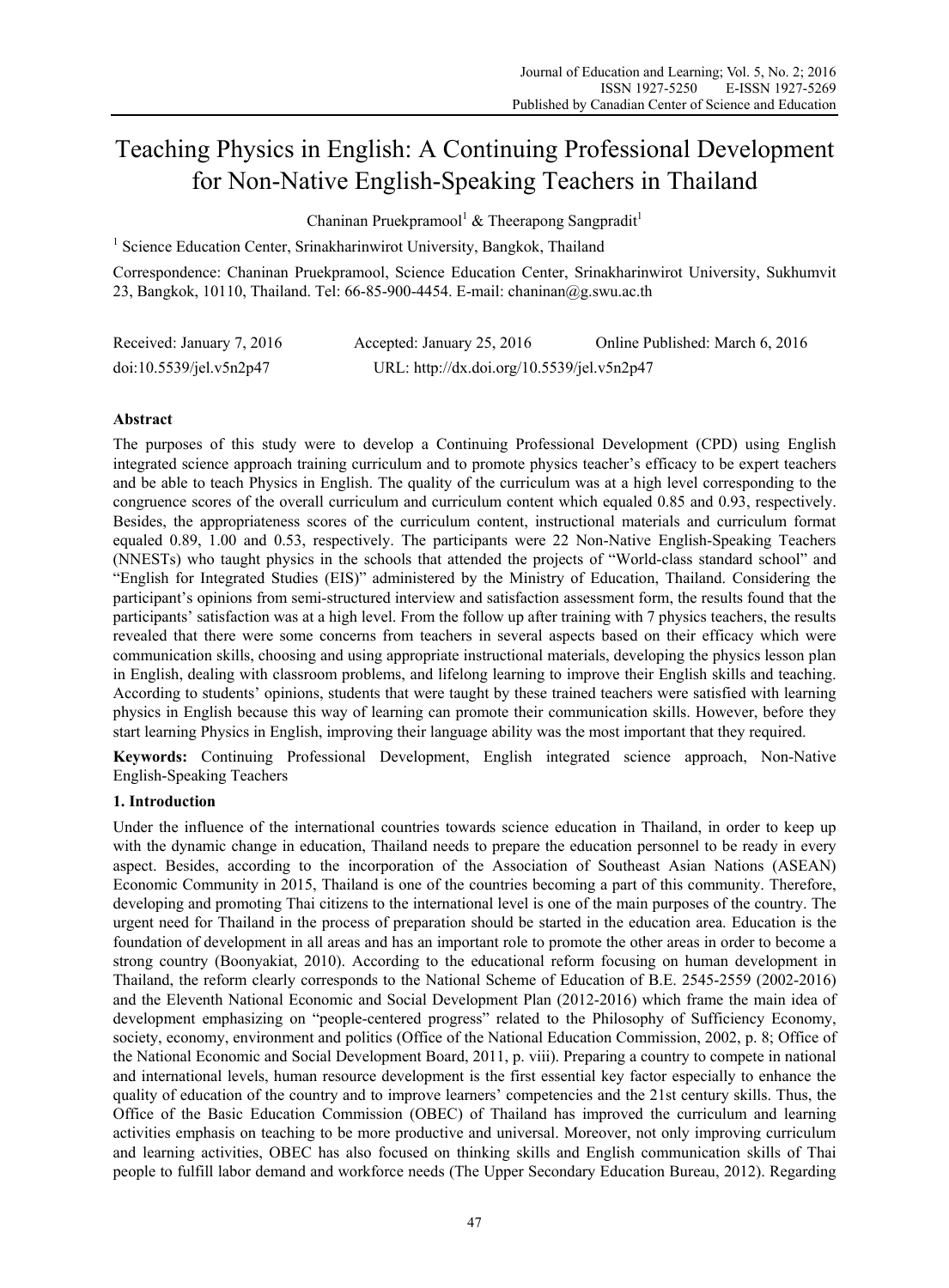the abovementioned, the Ministry of Education of Thailand has encouraged Thai learners to improve foreign language skills specifically in English by launching World-Class Standard School project.

The World-Class Standard School project is an urgent measure starting with 500 pilot schools in primary and secondary school levels since 2010 academic year. These schools have to develop their own school-based curriculum and stipulate the learning process in order to assist learners achieving the goals of the Basic Education Core Curriculum B.E. 2551 (A.D. 2008). In addition, the integration of additional learning areas conducing to the universal level and the identification of articulated goals of learning are the key factors to explicitly develop learners' skills. The purposes of the World-Class Standard School project are; 1) to develop learners' potential for becoming the quality global citizens, 2) to increase the quality of teaching and learning comparing to the international standard, and 3) to improve the quality of school management system (The Upper Secondary Education Bureau, 2011, p. 9). In this respect, the World-Class Standard School project creators have expected that the schools in this project will be able to proceed teaching and learning in English especially in science, mathematics and technology subjects. Not only the World-Class Standard School project but there is another project called "English for Integrated Studies" or EIS. As an EIS school, teaching science, mathematics and computer subjects in English is the first priority. The EIS project was started in 2004 at Sunthon Phu Pittaya school, Rayong province, Thailand. Teachers who attended this project are Non-Native English-Speaking Teachers (NNESTs) in Thailand which English is not the primary language. The results of the project revealed that this way of teaching can be used successfully considering the increasing of Ordinary National Education Test (ONET) scores of the students in Thailand. Moreover, students progressively have skills to develop the concrete concepts. These make this project has been widely accepted and has many schools participated in (Ngamsom, 2008).

Teacher is the main factor to achieve the purpose of teaching and learning. For Thailand, English is not the official language. For Thai Teachers, they should have the ability to communicate fluently in both Thai and English languages to reach the goal of the country. Besides, teachers should be able to develop and select the instructional materials correctly and properly. Therefore, by necessity, the development of teachers' abilities in communicating and transferring knowledge in English proficiently should be the prime aspect to promote for Thai teachers in Thailand (The Upper Secondary Education Bureau, 2010, p. 24). However, from a survey asking for opinions of teachers who participated in World - Class Standard School project and EIS school project using Self-SWOT analysis questionnaire and interview protocol, the results indicated that most teachers were not able to communicate in English in class. Teachers, less than 2 percent, were able to communicate in English in the classroom throughout the period. In addition, most teachers were not able to develop or select the appropriate instructional materials for content knowledge and learning. The main limitations were language barrier and teachers lack confidence to communicate in English both in speaking and writing. Furthermore, teachers did not know the proper techniques of teaching and learning dealing with Thai students who also had difficulty in communicating in English as well (Dahsah, Phonphok, Panyain, & Coll, 2012).

As mentioned above, teachers must be able to communicate in English fluently. However, the most important thing is that teachers need to correctly communicate the content knowledge particularly in science concepts. Science is the basis of life. The Office of the National Education Commission of Thailand (2002, p. 17) stated that science and technology are the foundation for all Thai citizens to be educated. Moreover, we need to promote and encourage those who already have knowledge and talent in science and technology with the full potential in order to have the ability to compete with other countries in the future. Physics is a branch of science and is the foundation of scientific knowledge in other fields. Besides, Physics can be applied to daily life situations of learners and leads to better conceptual understanding and the complicated concepts (Matthews, 1997; Sadler & Tai, 2001; The Institute for the Promotion of Teaching Science and Technology, 2010, p. 88). Thus, teaching and learning in English should start from Physics concepts and Physics teachers which are the important factors to further understanding in other fields of science.

The learning theory used in this study comes from Malcolm S. Knowles's theory of Andragogy or adult learning theory. Knowles (1980, pp. 44-45) proposed the characteristics of adult learners into four assumptions.

"……1) their self-concept moves from one of being a dependent personality toward being a self-directed human being; 2) they accumulate a growing reservoir of experience that becomes an increasingly rich resource for learning; 3) their readiness to learn becomes oriented increasingly to the developmental tasks of their social roles; and 4) their time perspective changes from one of postponed application of knowledge to immediacy of application, and accordingly, their orientation toward learning shifts from one of subject-centeredness to one of performance-centeredness" (Knowles, 1980, pp. 44-45).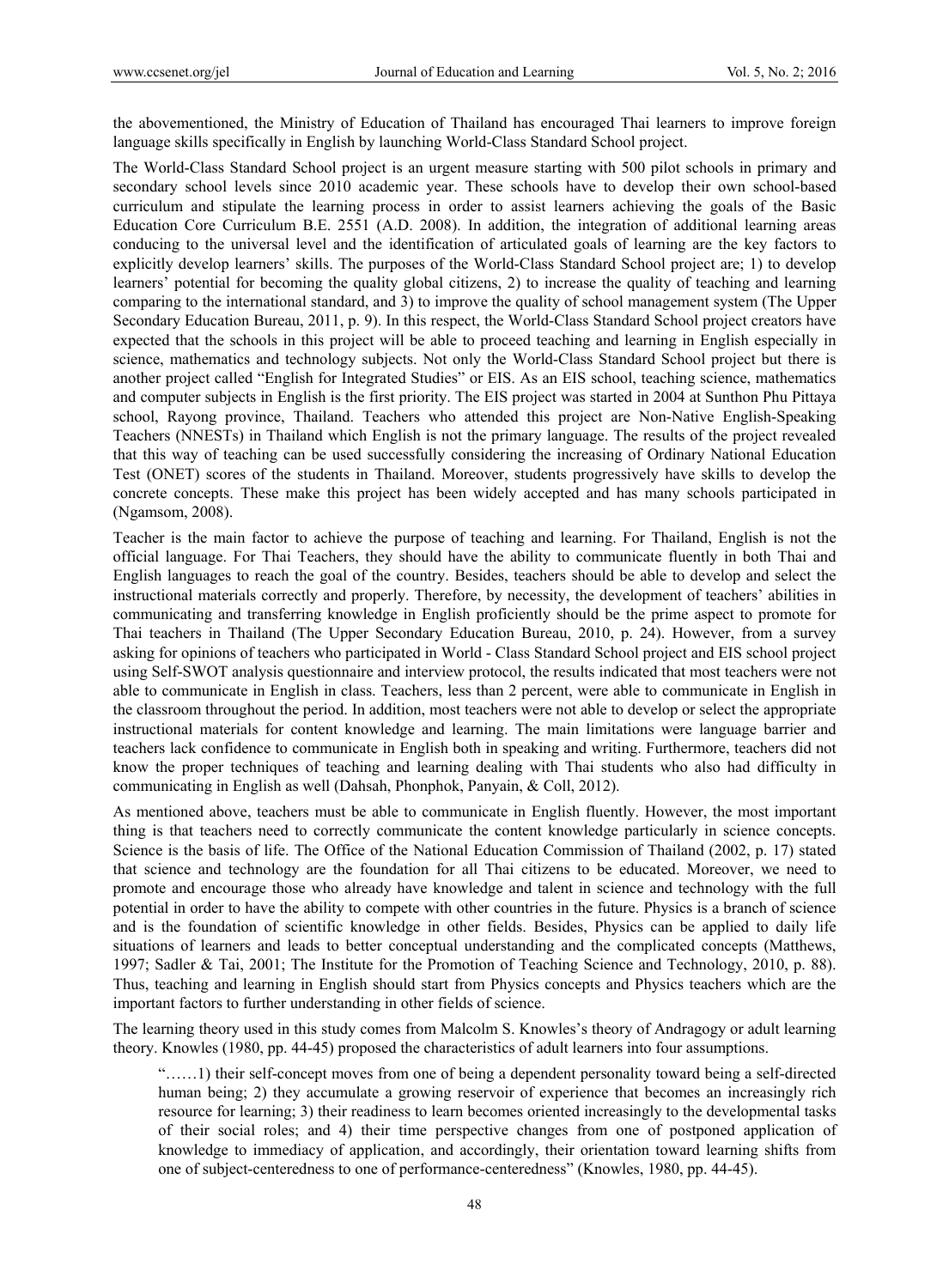Consequently, learning management for adult learners must be suitably prepared, for examples, teaching and learning models, location and time, etc. Additionally, the abilities to learn of adult learners typically require a step-by-step approach and depend on individual potential. The key elements that make individuals able to learn are learners, stimulus and response combining with learning processes that are related to the brain process. This learning process is composed of eight phases which are; 1) Motivation Phase, 2) Apprehending Phase, 3) Acquisition Phase, 4) Retention Phase, 5) Recall Phase, 6) Generalization Phase, 7) Performance Phase and 8) Feedback Phase (Gagne, 1996, pp. 138-150 cited by Kerdpermpul, 2010). Similarly, learning theory and process are required to correspond with the three domains of learning which are cognitive, affective and psychomotor domains as well (Bloom, 1981, pp. 40-43 cited by Kerdpermpul, 2010). The Continuing Professional Development (CPD) is a good way to develop teachers' scientific knowledge and Pedagogy Content Knowledge or PCK (Fraser, 2010, pp. 92-96; Yuen, 2012, p. 387). Additionally, CPD not only improves teachers' teaching capability but CPD also encourages teachers to share their knowledge in their communities and organizations as well. Moreover, CPD for teachers importantly needs to be consisted with the contexts and exactly meets the needs of teachers and also the country's policy (Yuen, 2012, p. 387).

Researchers realize the importance of the policies of the country to enhance learning in order to reach a universal standard. However, the development of teachers' efficacy to be able to teach effectively is an important and urgent factor and needs to be developed properly and systematically. The process of development also requires corresponding learning theory and learning process. Then, as aforementioned, the Continuing Professional Development (CPD) using English integrated science approach training curriculum was generated. The purposes of this study were to develop expert teachers to be able to teach physics using English as a medium of teaching and to study physics teachers' views toward the program and teaching physics in English as well. Moreover, this study will be useful for applying to other scientific disciplines in the further study.

## **2. Research Objectives**

The purposes of this study were as follows;

(1) To develop Continuing Professional Development (CPD) using English integrated science approach training curriculum.

(2) To develop expert teachers to be able to teach physics using English as a medium of teaching.

(3) To study Physics teachers' satisfactions toward the training curriculum.

(4) To study students' opinions and satisfactions toward teachers who teach them physics in English.

## **3. Participants**

The participants in this research were 22 Non-Native English-Speaking Teachers (NNESTs) who presently teach the concepts of physics and their schools had participated in the World-Class Standard School project and EIS school project in Thailand. The participants were interested in the training curriculum and voluntarily applied for training in this program by themselves.

## **4. Research Variables**

Independent variable is implementing of the CPD using English integrated science approach training curriculum for physics teachers in Thailand.

Dependent variables are as follows;

(1) Physics teachers' efficacies in transferring knowledge in English and selecting proper instructional materials.

(2) Physics teachers' satisfactions toward the training curriculum.

(3) Students' opinions and satisfactions toward teachers who teach them physics in English.

## **5. Research Methodology**

The training curriculum was developed based on the theory of Andragogy proposed by Malcolm S. Knowles (1980, pp. 44-45) and learning process proposed by Robert M. Gagne (1996, pp. 138-150 cited by Kerdpermpoon, B., 2010). The development of training curriculum is divided into two major phases using Research and Development (R&D) as a research design. The summary of research methodology is revealed in Figure 1.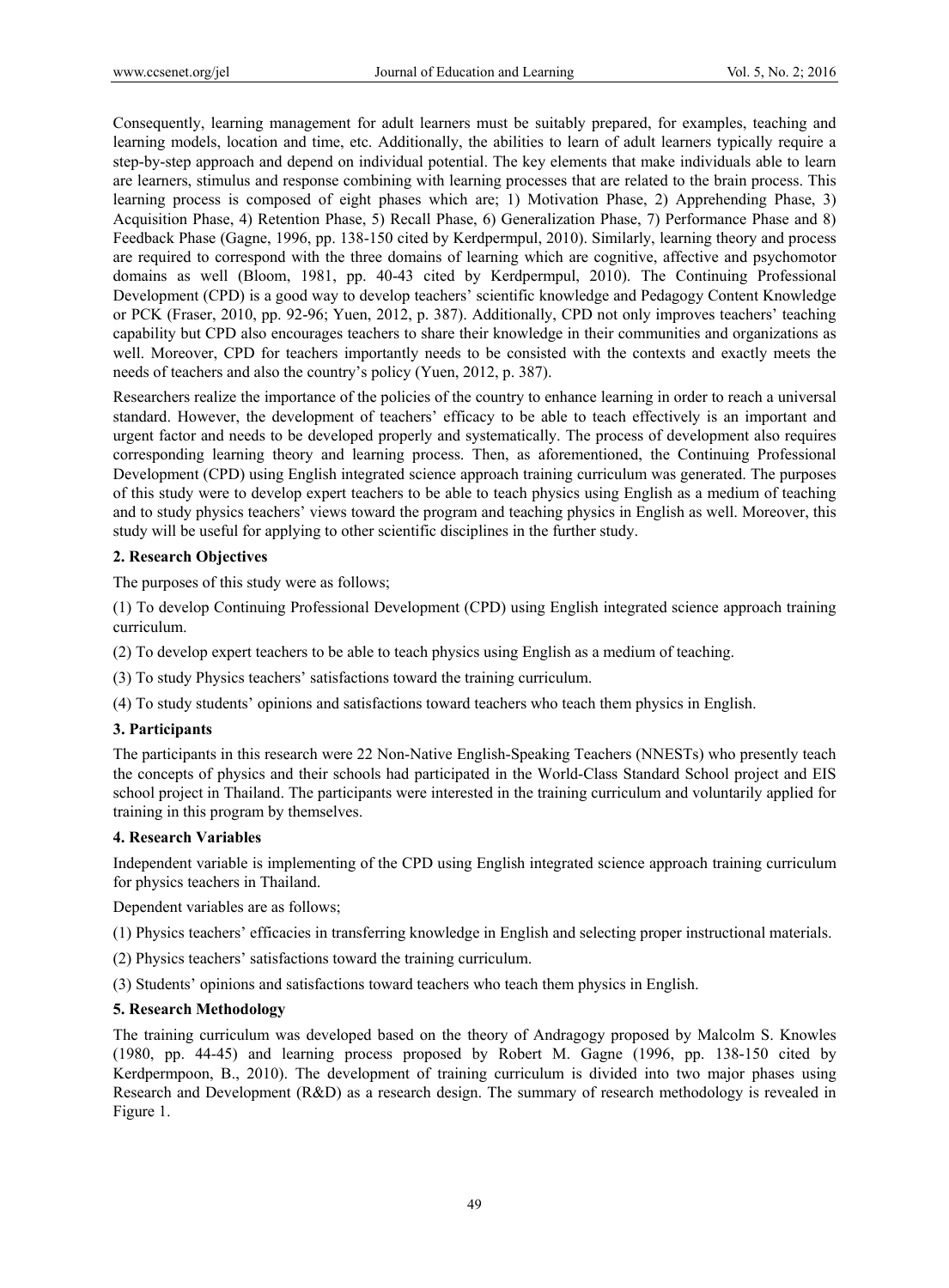

Figure 1. The summary of research methodology

#### **Phase 1:** The development of training curriculum

#### *Step 1: Pre-developing training curriculum*

The preparation of training curriculum development using a CPD program English integrated science approach for physics teachers aimed to study related literatures including basic information such as curriculum development management, physics teaching and learning, learning theory and process, teaching for non-native English speaking teachers etc. to be the rudimentary information for this research study.

## *Step 2: Developing curriculum*

*5.1 Researchers Design and Develop Structure of Training Curriculum, Curriculum Outlines, and Research Instruments* 

The development of structure of training curriculum was created based on Taba's curriculum development (Taba, 1962, pp. 9-14) as follows;

(1) Diagnosis of needs: Researchers analyzed the data from Step 1 and summarized the needs of training curriculum development.

(2) Formulating of objectives: Researchers identified objectives of training curriculum by considering the correspondence between the needs of training curriculum and policies of the country.

(3) Selecting of content: Researchers identified the content used in training curriculum by literally considering the correspondence among the needs of training curriculum, policies of the country, and the true competency of participants.

(4) Organizing of content: Researchers identified the content used in training curriculum and plan for the order of the content and time spending for each topic in the content.

(5) Selecting of learning experiences: Researchers designed learning experience and learning activities used in the curriculum to suit with the participants.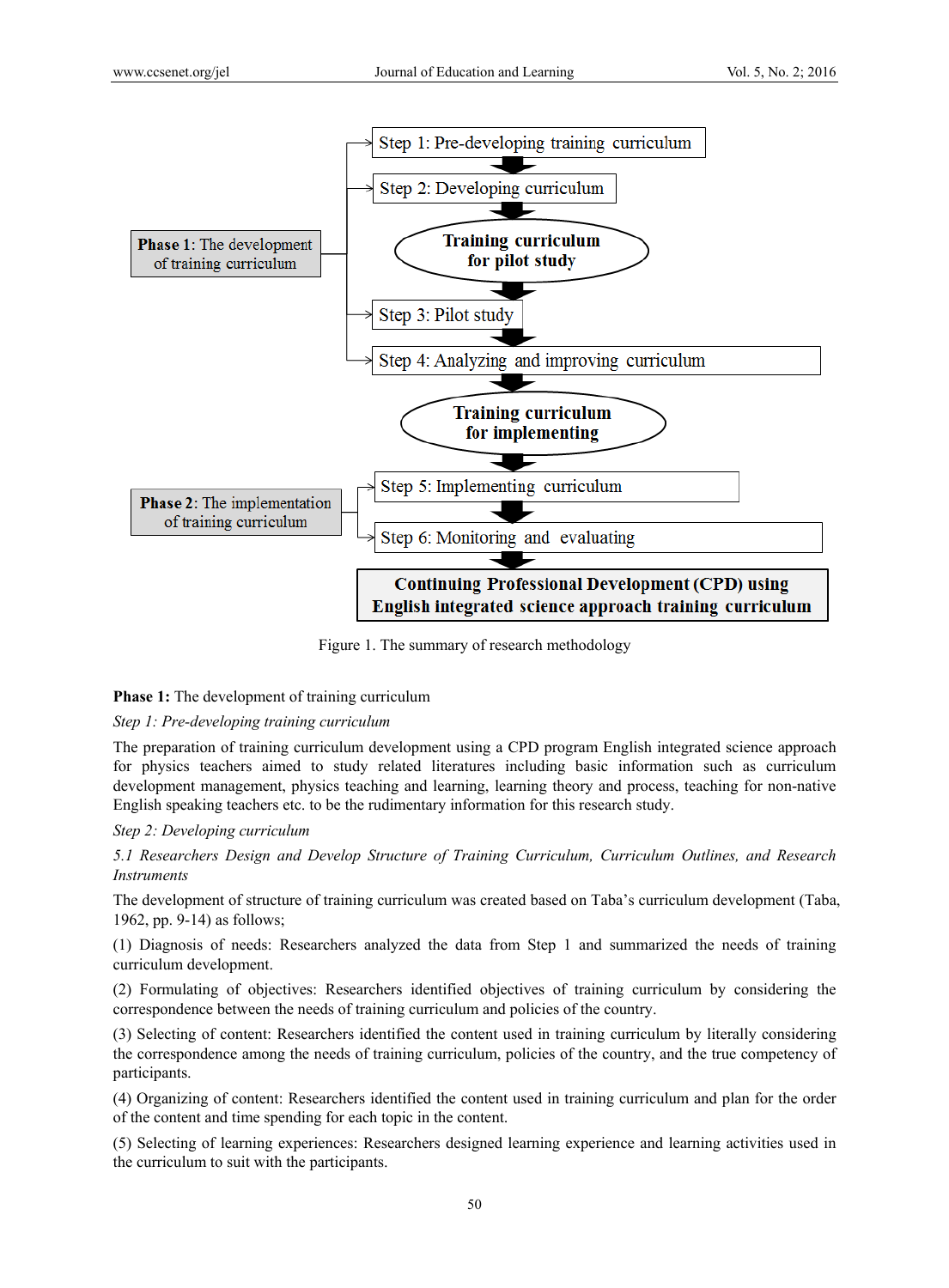(6) Organizing of learning experiences: Researchers used several learning strategies by emphasizing on the participants' learning styles. The participants had to construct their own knowledge through hands-on activities.

(7) Determining of what to evaluate: Researchers created the evaluation form to evaluate content validity and internal congruency of training curriculum by considering the Index of Congruence (IOC) from three experts.

*5.2 Researchers Make a Handbook of Training Curriculum Following the Identified Course Structure and Content. Evaluate the Quality of the Training Curriculum by Three Experts Focusing on Content Validity, Internal Congruency and Appropriateness of Training Curriculum* 

#### *Scope of the content*

The training curriculum using a CPD program English integrated science approach for physics teachers in Thailand has created and designed to be a four-day workshop. The content in this curriculum consisted of;

- Guideline for teaching physics in English
- Writing the lesson plans
- Teaching physics in English demonstration 1
- Teaching physics in English demonstration 2
- Microteaching and reflections

*5.3 Researchers Develop Research Instruments Which Are Semi-Structured Interview and Physics Teachers' Satisfactions toward the Training Curriculum Questionnaire. The Criterion of the Questionnaire is Divided into Five Levels Using Likert Scale* 

# *Step 3: Pilot study*

Researchers revised the training curriculum from the feedbacks of three experts on content validity, internal congruency and appropriateness of training curriculum. The training curriculum for a pilot study was used by training 20 physics teachers in secondary school level in Kalasin province, Thailand. This training was a four-day workshop and operated by 8 staffs.

## *Step 4: Analyzing and improving the curriculum*

After a pilot study, data obtained from semi-structured interviews, Physics teachers' satisfactions toward the training curriculum questionnaire and also the recommendations of the experts after the pilot study were analyzed quantitatively and qualitatively. The results of the training curriculum from pilot study were used to reflect the problems occurred during the workshop and to improve the training curriculum before the implementation.

## **Phase 2**: The implementation of training curriculum

## *Step 5: Implementing curriculum*

Researchers implemented the training curriculum developed from Phase 1 to 22 non-native English-speaking teachers who currently teach the concepts of physics. Teachers from across the country were interested in the workshop and applied for training in this four-day workshop by themselves. After completing the workshop, the participants had to work in pair in order to design learning activities and prepared the lesson plans written in English together by pairing with a teacher at the same or a nearby school. Each pair cooperatively designed learning activities and wrote the lesson plans together. Then, the first teacher conducted the lesson plan to the classroom. The second teacher observed the first teacher when he/she was teaching. After teaching completely, these two teachers reflected and shared their comments and feedback to improve activities and lesson plans together. Afterward, the second teacher conducted the improved lesson plan to the classroom and the first teacher was the one who observed the classroom. Two teachers reflected and shared their comments and feedback again through the process of lesson study which was composed of 3 steps, 1) preparation, 2) actual class and 3) class review sessions (Baba, 2007, pp. 1-2). Each pair of teachers must be performed at least two lesson plans that were taught in English in second semester of 2012 academic year.

## *Step 6: Monitoring and evaluating*

Monitoring and evaluating of the training curriculum were conducted to monitor and evaluate both during the workshop and after the workshop.

(1) Monitoring and evaluating of the training curriculum during the workshop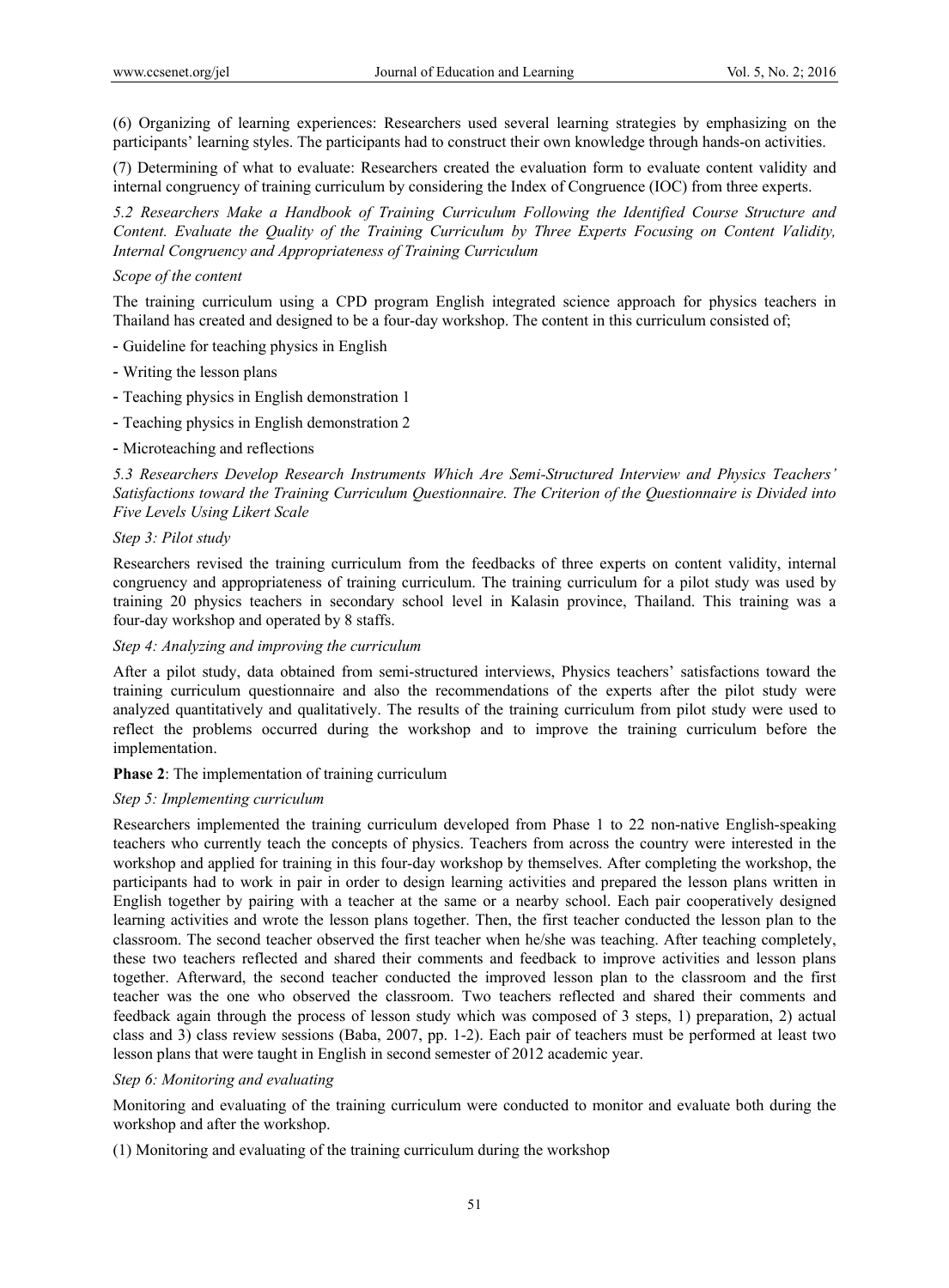This step was to evaluate the participants' satisfactions toward the training curriculum using questionnaire created by researchers from Phase 1.

(2) The follow-up evaluation

The follow-up evaluation was carried out monitoring and evaluating of 7 participants who volunteered themselves for the follow-up process. The researchers observed their class in schools focusing on three aspects as follows;

1) Observation of teaching and learning in the classroom

Two researchers had observed teachers' classes. Each person performed teaching in 1-2 periods. Researchers evaluated Physics teachers' efficacies in transferring knowledge in English, the accuracy of the content and language, teaching confidence, and also students' behaviors and participations in the classroom.

2) Evaluations of lesson plans and worksheets

Researchers had evaluated all teaching documents, for examples, lesson plans, worksheet etc. developed by two teachers who work in pair. Researchers also checked the accuracy of the content and language, and also the appropriateness of teaching and learning strategies as well.

3) Conducting semi-structured interviews

Semi-structured interviews were conducted to teachers and students in order to ask for the overall of the preparation of teaching, feelings or opinions toward teaching Physics in English, the benefits and problems when using this way of teaching and learning, respectively using Focus group method.

#### **6. Results**

The result of this study will be presented as 2 phases; the development of training curriculum and the implementation of training curriculum as follows.

**Phase 1:** The development of training curriculum

*The Quality of a Continuing Professional Development (CPD)* 

The quality of the training curriculum mainly considered from the internal congruence from three experts. The interview data from the pilot study was a secondary data. The quality was considered in 3 dimensions; the congruence of the curriculum, the congruence of the curriculum contents, and the appropriateness of the overall curriculum.

The results revealed that the congruence score of the overall curriculum equaled 0.85 as shown in Table 1.

|                                                  | No. of the experts | The Congruence        |            |       |
|--------------------------------------------------|--------------------|-----------------------|------------|-------|
| Items                                            | Congruence         | $(N=3)$<br><b>Not</b> | Not        | Score |
|                                                  |                    | sure                  | congruence |       |
| 1. The current problems, the importance and      | 3                  |                       |            | 1.00  |
| the principle of the curriculum are consistent.  |                    |                       |            |       |
| 2. The current problems, the importance and      | 2                  |                       |            | 0.66  |
| the objectives of the curriculum are consistent. |                    |                       |            |       |
| 3. The principle and the objectives of the       | 2                  |                       |            | 0.66  |
| curriculum are consistent.                       |                    |                       |            |       |
| 4. The objective and learning experiences of the | 2                  |                       |            | 0.66  |
| curriculum are consistent.                       |                    |                       |            |       |
| 5. The curriculum is consistent with the context | 3                  |                       |            | 1.00  |
| and the needs of the country.                    |                    |                       |            |       |
| 6. The curriculum is integrated among English,   | 3                  |                       |            | 1.00  |
| Physics, and the appropriate learning            |                    |                       |            |       |
| experiences.                                     |                    |                       |            |       |
| 7. The curriculum is practical.                  | 3                  |                       |            | 1.00  |
| The overall congruence score                     |                    |                       |            | 0.85  |

## Table 1. The congruence score of curriculum from three experts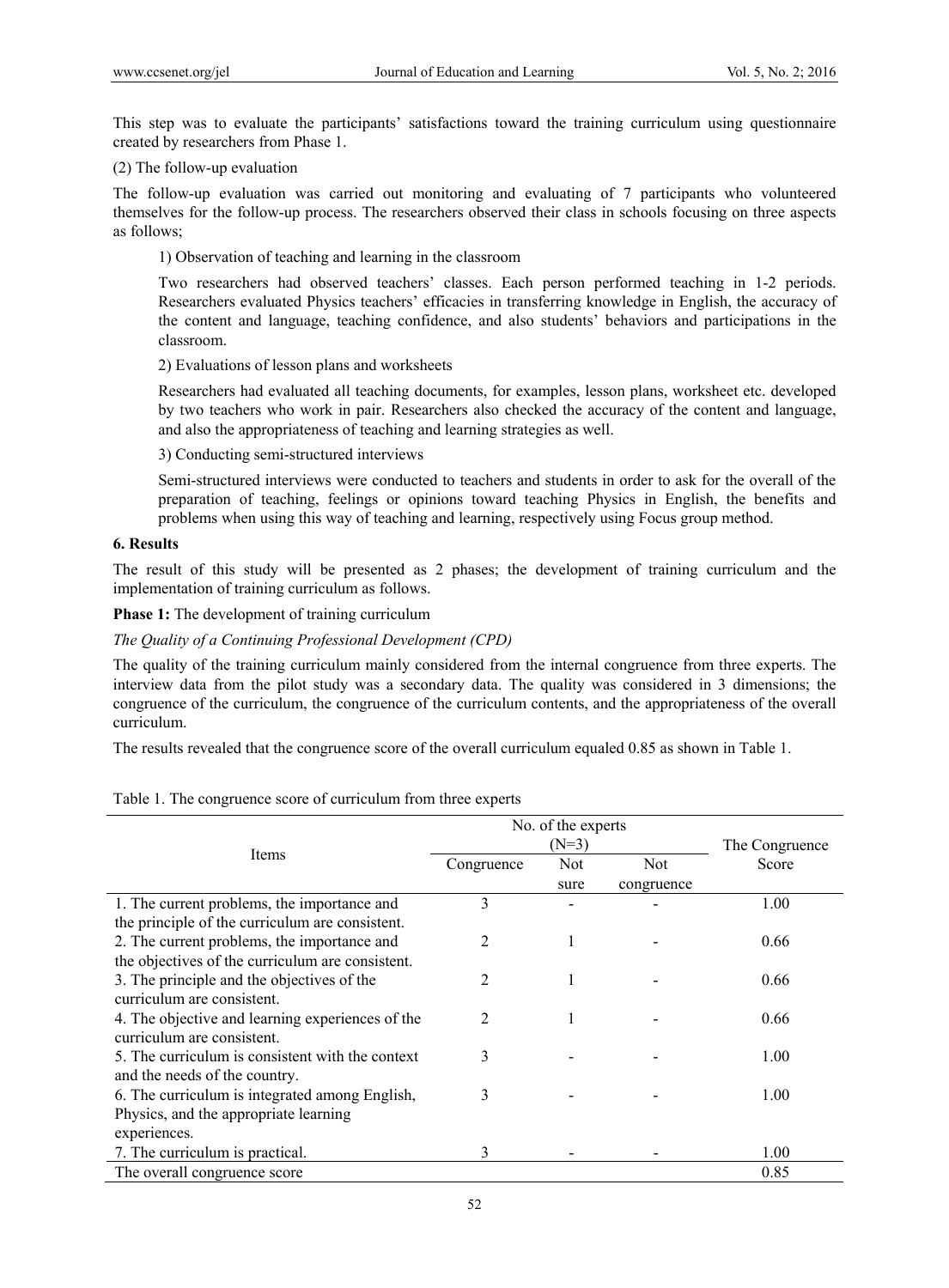The curriculum content composed of; 1) Guideline for teaching physics in English, 2) Writing the lesson plans, 3) Teaching Physics in English demonstration 1, 4) Teaching physics in English demonstration 2, and 5) Microteaching and reflections. The congruence score of curriculum content equaled 0.93 which was a very high level as shown in Table 2.

| Table 2. The congruence score of curriculum content from three experts |  |  |  |  |  |  |  |  |  |  |
|------------------------------------------------------------------------|--|--|--|--|--|--|--|--|--|--|
|------------------------------------------------------------------------|--|--|--|--|--|--|--|--|--|--|

|                                                | No. of the expert |                |            |       |
|------------------------------------------------|-------------------|----------------|------------|-------|
|                                                |                   | The congruence |            |       |
| Content                                        | Congruence        | <b>Not</b>     | Not        | score |
|                                                |                   | sure           | congruence |       |
| 1) Guideline for teaching physics in English   |                   |                |            | 1.00  |
| 2) Writing the lesson plans                    |                   |                |            | 1.00  |
| 3) Teaching Physics in English demonstration 1 |                   |                |            | 1.00  |
| 4) Teaching physics in English demonstration 2 |                   |                |            | 1.00  |
| 5) Microteaching and reflections.              |                   |                |            | 0.66  |
| The overall congruence score                   |                   |                |            | 0.93  |

Considering the appropriateness of overall curriculum by three experts, the results found that the appropriateness score of the curriculum content equaled 0.89. The appropriateness score of the instructional materials and learning documents equaled 1.00. And the appropriateness score of the curriculum format and template equaled 0.53. The appropriateness of overall curriculum was a very high level as shown in Table 3-5.

Table 3. The congruence score of the appropriateness of content from three experts

|                                                  | No. of the expert |                |            |       |
|--------------------------------------------------|-------------------|----------------|------------|-------|
| Items                                            |                   | The congruence |            |       |
|                                                  | Congruence        | <b>Not</b>     | Not        | score |
|                                                  |                   | sure           | congruence |       |
| 1. The content is accurate.                      | 3                 |                |            | 1.00  |
| 2. The sequence of the content is appropriate.   |                   |                |            | 0.33  |
| 3. Pictures, graphs, tables are clear, accurate, | 3                 |                |            | 1.00  |
| and understandable.                              |                   |                |            |       |
| 4. Specific vocabulary is appropriate with       |                   |                |            | 1.00  |
| participants.                                    |                   |                |            |       |
| 5. The content quantity is appropriate.          |                   |                |            | 1.00  |
| 6. The content is useful and practical.          |                   |                |            | 1.00  |
| The overall congruence score                     |                   |                |            | 0.89  |

Table 4. The congruence score of the appropriateness of learning materials from three experts

|                                                                                      | No. of the expert | The congruence     |                          |       |
|--------------------------------------------------------------------------------------|-------------------|--------------------|--------------------------|-------|
| Contents                                                                             | Congruence        | <b>Not</b><br>sure | <b>Not</b><br>congruence | score |
| 1. Learning materials and learning experiences<br>are consistent.                    |                   |                    |                          | 1.00  |
| 2. Worksheets, activity sheets are appropriate                                       |                   |                    |                          | 1.00  |
| with learning experiences and content.<br>3. Content is consistent with the time and |                   |                    |                          | 1.00  |
| participants.                                                                        |                   |                    |                          |       |
| The overall congruence score                                                         |                   |                    |                          | 1.00  |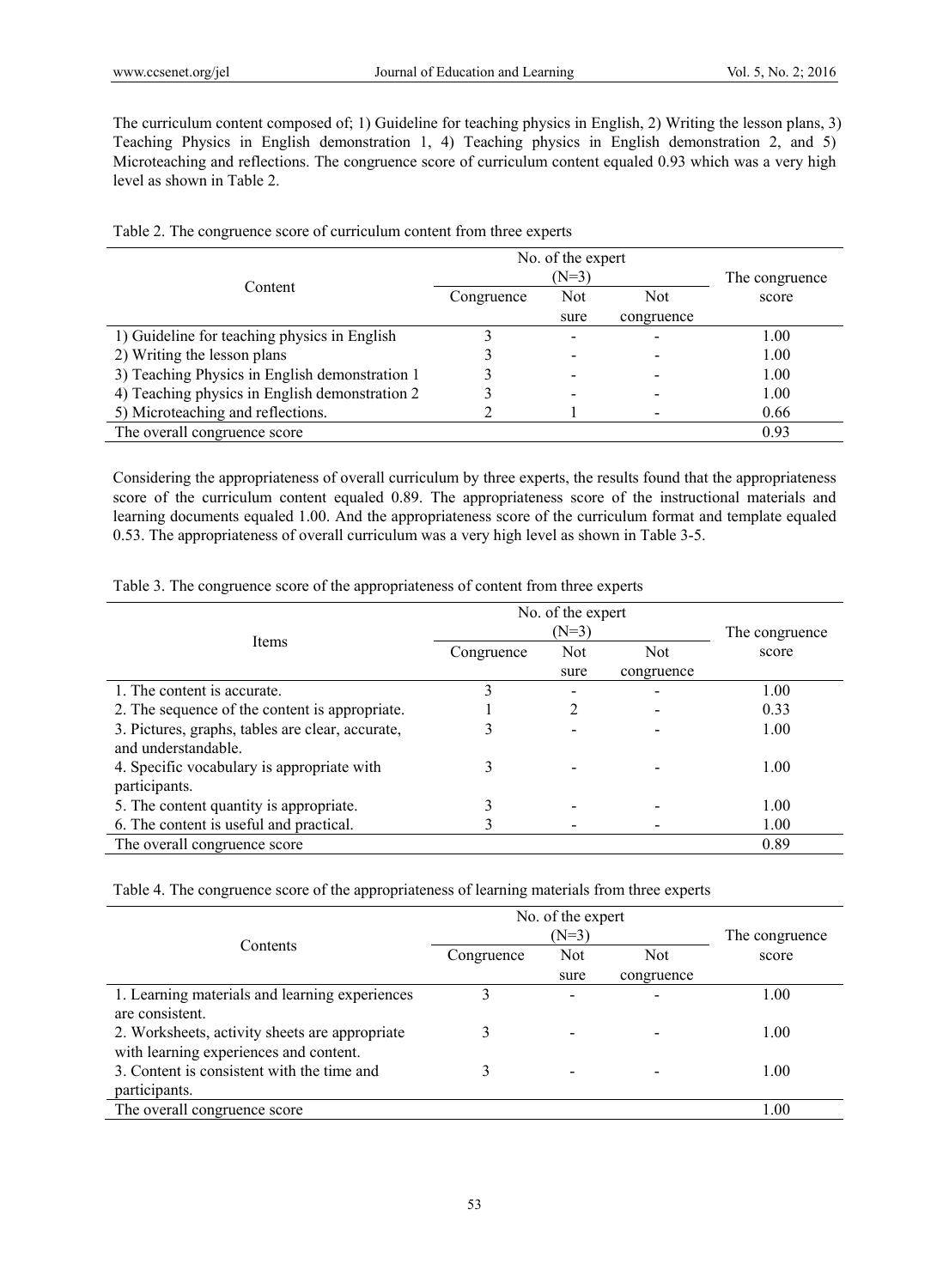| Contents                                              | No. of the expert                        | The congruence<br>score |  |      |  |  |
|-------------------------------------------------------|------------------------------------------|-------------------------|--|------|--|--|
|                                                       | Not sure<br>Not congruence<br>Congruence |                         |  |      |  |  |
| 1. The font size is appropriate.                      |                                          |                         |  | 1.00 |  |  |
| 2. The size of curriculum book is appropriate.        |                                          |                         |  | 1.00 |  |  |
| 3. The table of content is clear and easy to find the |                                          |                         |  | 0.00 |  |  |
| content.                                              |                                          |                         |  |      |  |  |
| 4. The curriculum book is interesting                 |                                          |                         |  | 0.33 |  |  |
| 5. Pictures are appropriate.                          |                                          |                         |  | 0.33 |  |  |
| The overall congruence score                          |                                          |                         |  | 0.53 |  |  |

## Table 5. The congruence score of the appropriateness of the curriculum format and template from three experts

# *The participants' satisfaction of a Continuing Professional Development (CPD) from Pilot study.*

According to the pilot study of the curriculum, considering the participants' opinions from semi-structured interview and satisfaction assessment form, the results found that the participants needed more time for writing lesson plan and designing learning activity. In addition, the curriculum documentation was unattractive and lack of the clarity on the part of page and content. All results were the fundamental information needed to improve the development of a CPD training curriculum for Physics teachers by using English integrated science approach for the further study as can be seen in Table 6.

## Table 6. The participants' satisfaction of a CPD training curriculum from Pilot study

| Items                                                   |      | levels of satisfaction | Average                  |                              |              |               |
|---------------------------------------------------------|------|------------------------|--------------------------|------------------------------|--------------|---------------|
|                                                         | 5    | $\overline{4}$         | 3                        | 2                            | $\mathbf{I}$ | (Percentages) |
| 1. The site of workshop is appropriate.                 | 68.2 | 27.3                   | 4.5                      | $\qquad \qquad \blacksquare$ |              | 4.64(92.8)    |
| 2. The duration of workshop is appropriate.             | 36.4 | 59.1                   | 4.5                      | $\overline{\phantom{a}}$     |              | 4.32(86.0)    |
| 3. The workshop is comfortable.                         | 81.8 | 18.2                   | $\overline{a}$           |                              |              | 4.82(96.4)    |
| 4. Lunch and coffee break are appropriate.              | 81.8 | 18.2                   | $\overline{\phantom{a}}$ | $\qquad \qquad \blacksquare$ |              | 4.82(96.4)    |
| 5. Learning materials and audio visual equipment are    | 72.7 | 27.3                   |                          |                              |              | 4.73(94.6)    |
| appropriate.                                            |      |                        |                          |                              |              |               |
| 6. The workshop content and objective are consistent.   | 68.2 | 31.8                   |                          |                              |              | 4.68(93.6)    |
| 7. The trainers have a strong content.                  | 90.9 | 9.1                    |                          |                              |              | 4.91(98.2)    |
| 8. The uses of techniques and communication are         | 59.1 | 40.9                   |                          |                              |              | 4.59(91.8)    |
| appropriate.                                            |      |                        |                          |                              |              |               |
| 9. The trainers answer question clearly.                | 81.8 | 18.2                   |                          |                              |              | 4.82(96.4)    |
| 10. The workshop materials are useful.                  | 72.7 | 22.7                   | 4.5                      | $\overline{\phantom{0}}$     |              | 4.68(93.6)    |
| 11. The participants can write a lesson plan in English | 27.3 | 40.9                   | 31.8                     | -                            |              | 3.95(79.0)    |
| and design the activity.                                |      |                        |                          |                              |              |               |
| 12. The participants can apply and can be the expert    | 40.9 | 54.5                   | 4.5                      |                              |              | 4.36(87.2)    |
| teacher.                                                |      |                        |                          |                              |              |               |
| 13. Overall of the workshop is appropriate.             | 77.3 | 22.7                   |                          |                              |              | 4.77 (95.4)   |
| Average.                                                |      |                        |                          |                              |              | 4.62(92.4)    |

## **Phase 2**: The implementation of training curriculum

In this phase, Physics teachers' efficacies and satisfactions with a CPD program and students' satisfaction will be focused.

## *Physics teacher's efficacies*

After the workshop with seven physics teachers, the evaluation of lesson plan, classroom observation, and the interview data were considered to describe teachers' efficacies. The researchers found that physics teacher's efficacies divided into communication skills, choosing and using appropriate instructional materials, developing physics lesson plan in English, dealing with classroom problems, and lifelong learning for improve their English skills and teaching. The details are below.

-Communication skills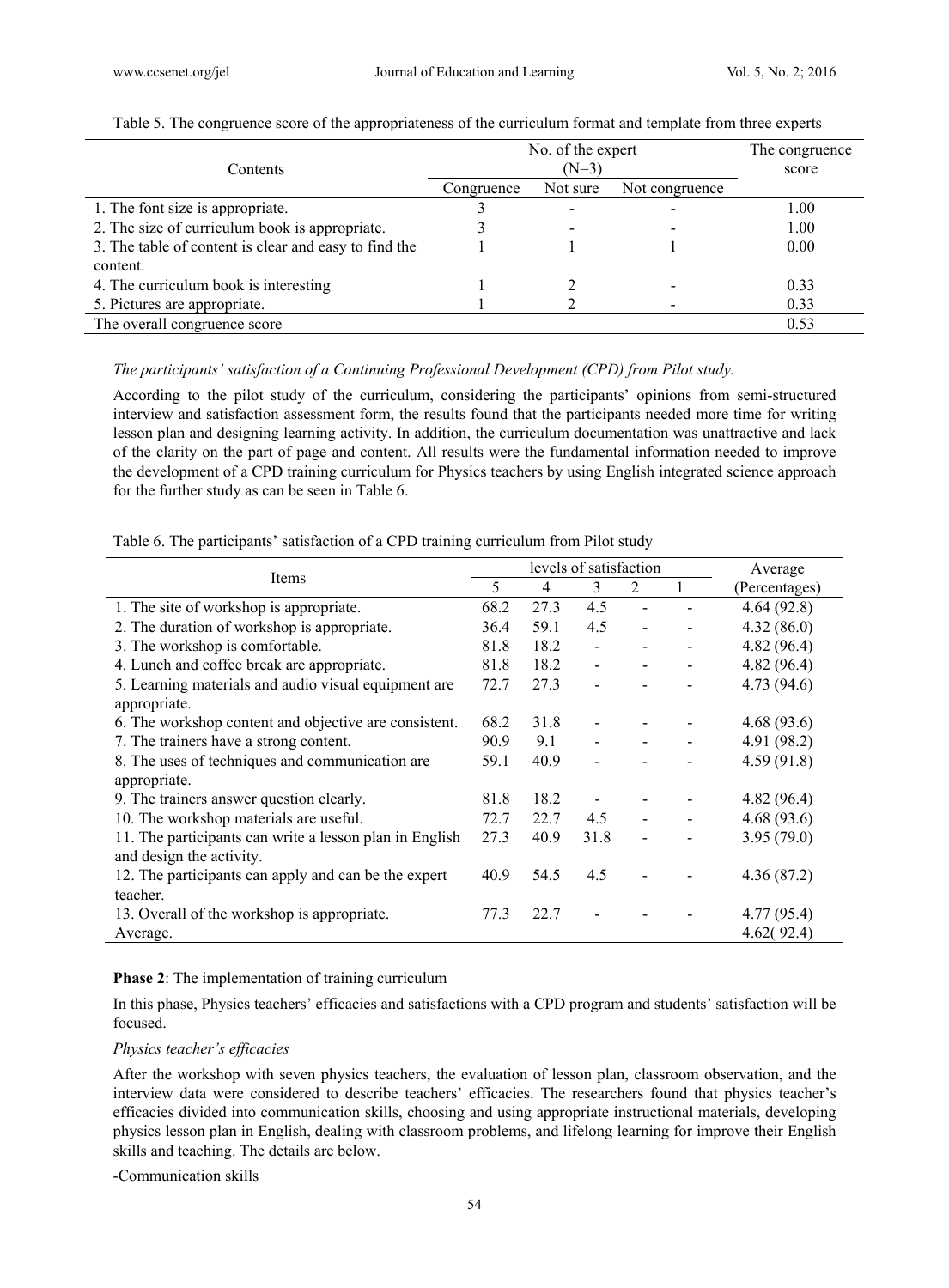Most of Physics teachers were able to communicate with students with a classroom language in English. However, for academic language, the difficulty had been explicitly shown while they were performing their teaching. During the class, teachers regularly read from the book or PowerPoint presentation that they created. As one of the teachers said "*the slide of the presentation clearly helped me for using the academic language in English in Physics classroom*."

-Choosing and using appropriate instructional materials

Most of the teachers were able to choose and use the appropriate materials and technology corresponding to specific physics contents. As one of the teachers mentioned that "*the simulation can make the students understand better and it is interesting*". Another teacher said that "*the learning material such as video is really helpful and be able to help the students understand better*".

-Developing physics lesson plans in English

Physics teachers were able to develop physics lesson plans in English with all components of the lesson plan including worksheets and activity sheets as well. However, during the process of developing, the teachers had a difficult time writing the lesson plans in English. The main reason was because of the language barrier.

-Dealing with classroom problems

Physics teachers were able to deal with classroom problems very well especially when the students were facing a hard time understanding what teachers speak. The teachers then repeated. In addition, if the students still did not understand, teachers used Thai language in order to assure that students understand clearly. As one teacher said "*during the class, teachers need to observe students' faces at the same time to confirm that students are at the same point and understanding in the correct way. If they do not understand, teachers need to speak again or using Thai language to clarify their understanding*".

-Lifelong learning for improving their English skills and teaching.

From the interview, we found that Physics teachers had more confidence to teach Physics in English because they practiced while they were in the training program. As one of the teachers responded that "*I have learned a lot from the workshop especially writing lesson plans in English make me had more confident to teach Physics in English*".

## *Physics teachers' satisfactions of a CPD training program*

From the participants' satisfaction with the training program, the researcher discovered that most of the participants (96.2%) were satisfied considering the overall program (4.81 out of 5.00). Most of the participants (93.8%, 93.8% and 92.6%, respectively) were satisfied with the trainers' ability in transferring knowledge (4.69 out of 5.00), the usefulness of training activities (4.69 out of 5.00 and thought that training activities were interesting (about 4.63 out of 5.00). Most of the participants thought that the level of understanding about teaching Physics in English before attending the training was in the low level (about 2.69 out of 5.00). After attending the training program, most of the participants (83.8%) thought that the level of understanding about teaching Physics in English had increased (4.19 out of 5.00). The results can be seen in Table 7.

| Table 7. The participants' satisfaction of a CPD training program from implementation |  |  |  |
|---------------------------------------------------------------------------------------|--|--|--|
|---------------------------------------------------------------------------------------|--|--|--|

| Items                                                |      | The levels of satisfactions | Average |     |      |               |
|------------------------------------------------------|------|-----------------------------|---------|-----|------|---------------|
|                                                      |      | 4                           |         |     |      | (Percentages) |
| 1. Trainers' ability in transferring knowledge.      | 68.8 | 31.2                        | -       |     |      | 4.69(93.8)    |
| 2. The activities are useful.                        | 68.8 | 31.2                        |         |     |      | 4.69(93.8)    |
| 3. The activities are interesting.                   | 62.5 | 37.5                        |         |     |      | 4.63(92.6)    |
| 4. The level of understanding about teaching Physics | 18.7 | -                           | 31.3    | 313 | 18.7 | 2.69(53.8)    |
| in English before attending the training program.    |      |                             |         |     |      |               |
| 5. The level of understanding about teaching Physics | 50.0 | 25.0                        | 18.7    | 163 |      | 4.19(83.8)    |
| in English after attending the training program.     |      |                             |         |     |      |               |
| 6. The overall satisfaction.                         | 812  | 18.8                        |         |     |      | 4.81 (96.2)   |

#### *Students' opinions and satisfactions toward learning physics in English*

Semi-structured interviews were conducted for students using focus group method asking students' opinions and feelings toward learning Physics in English. The data can be summarized in 3 points of view as follows;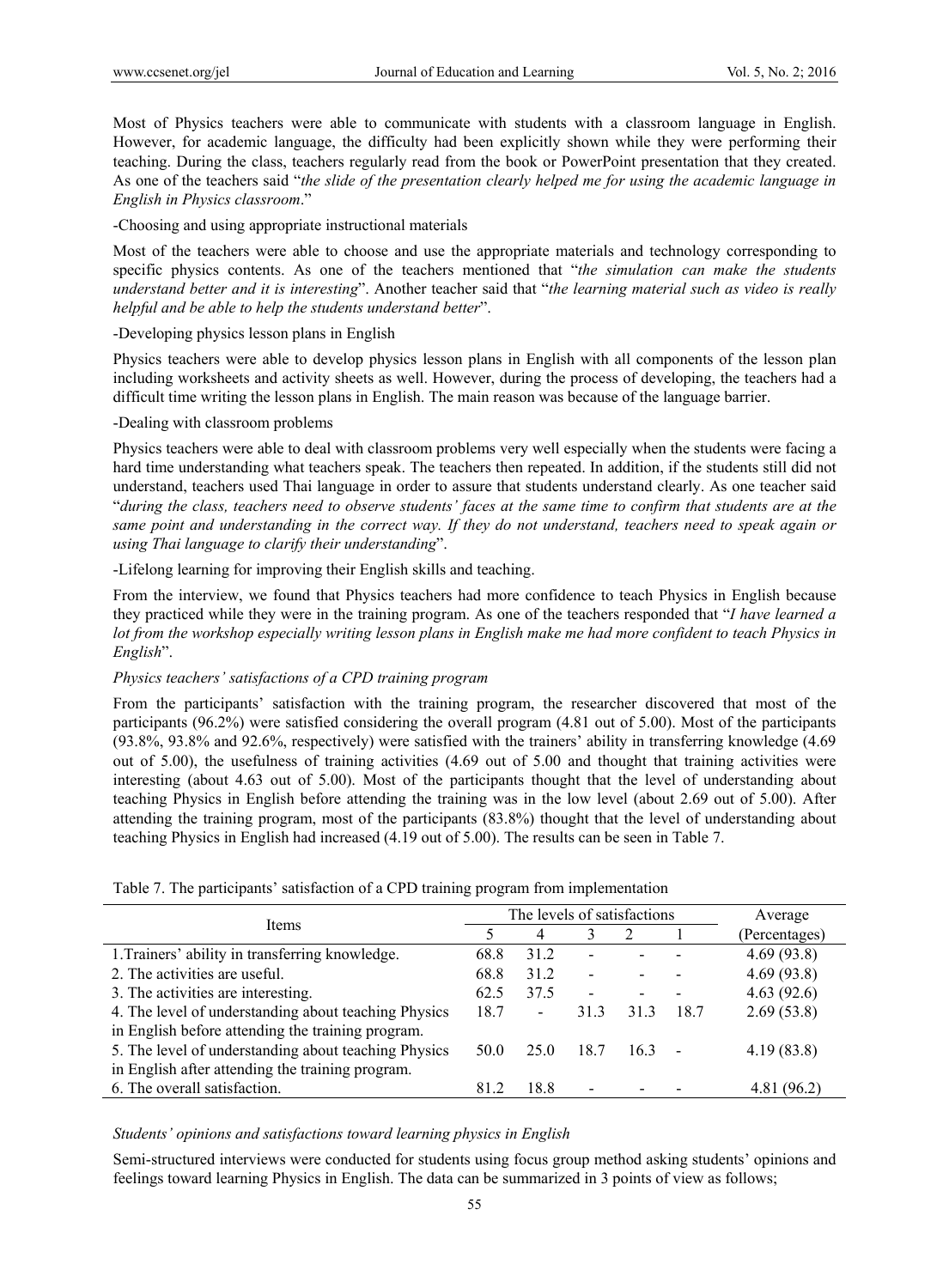-Students were satisfied with learning physics in English because this way of teaching was able to promote their communication skills especially in English. Moreover, it helped students learn more new vocabulary in English. As one student said "*learning physics in English could make me have more interest in learning and convince me to know more about new words*".

-Students were satisfied with learning physics in English, however, improving their language ability was still the most important because they thought that their English skills were weak. As one student's opinion stated that "*before we start learning something in English and English is not our official language, I think that we need to start from the basic by having strong English background first for both teachers and students. If not, we will have more troubles in understanding the concepts*".

-Students were satisfied with learning physics in English. The essential reason of students came from Physics textbook and learning materials. These materials helped students to have greater understanding. As one student said "*the book is in English. This will help us have deeper understanding and more universal comparing to study in Thai*". Corresponding to another student, "*the learning materials are mostly from the internet such as video clips. Teacher will tell us to study from it and it is really helpful for learning*".

#### **7. Conclusion and Discussion**

To step into the Association of Southeast Asian Nations (ASEAN) Economic Community in 2015, the Ministry of Education of Thailand has a policy to prepare the students to be a part of ASEAN Economic Community (AEC) and one of the most important policies is to promote and support teaching and learning in English. Currently, there are over 500 schools in primary and secondary school levels have joined the World-Class Standard School project and started providing teaching and learning in English (The Upper Secondary Education Bureau, 2010). Teaching and learning science in English is a challenge for not only the counties in the ASEAN community (Selamat, Esa, Saad, & Atim, 2011) but this is also a challenge for all non-English speaking countries as well (Hudson, 2009; Ferreira, 2011; Mokiwa & Msila, 2013). Moreover, for English-speaking country such as Canada, the literature revealed that there are problems in teaching science in the classroom for English as a Second Language or ESL students as well. Although, teachers can speak English fluently, it is found that ESL students have a problem to understand the language. Besides, they come to the class with their prior knowledge and different contexts depending on their home countries. These may cause students the problems about integrating new knowledge to their prior knowledge and have affected directly to attitudes towards science of the students (Buck, 2000; Shaffer, 2007, pp. 3-7).

The purposes of the study were to promote physics teacher's efficacy to be expert teachers and be able to teach Physics in English using a CPD English integrated science approach training curriculum. The development process was divided into 2 phases; 1) the development of training curriculum and 2) the implementation of training curriculum including the follow up. The results from phase 1 revealed that the quality of the curriculum considered from the internal congruence from three experts were consistent in all aspects. However, the curriculum documentation is unattractive and lack of the clarity on the part of page and content. The results from phase 2 indicated that the participants' satisfactions of a CPD program toward overall aspects of the training program, trainers' ability in transferring knowledge and the usefulness of activities were in the high level. Moreover, the participants gained more knowledge about teaching Physics in English after training which consisted with the study of Ngamsom, S. (2006). From the follow up after the workshop with 7 physics teachers, their responses show that physics teachers can use the classroom language with students in English. However, for academic language, teachers still read from the books and the presentations. Likewise, from survey research considering English communication skills of Thai teachers and students, the results revealed that skills of both teachers and students are not quite well (Dahsah, Phonphok, Panyain, & Coll, 2012). As well, research in Malaysia, found that teachers could not fluently explain science content in English but could explain very well in National language (Hudson, 2009, p. 168; Selamat, Esa, Saad, & Atim, 2011, p. 8). There are some teachers obviously fluent in English, however, students do not understand while using English as a medium of teaching and learning (Hudson, 2009, p. 168). Contradiction also happened in South Africa, students not only communicate in English but they also communicate in the classroom with their official languages which composed of 11 languages (Ferreira, 2011, p. 102). Moreover, a survey research additionally revealed that Thai science teachers had no confidence to teach in English specifically in discussion session in the classroom. In addition, writing lesson plans including worksheet, activity sheet, and other instructional materials in English obviously have affected teachers' efficacies of their teaching (Dahsah, Phonphok, Panyain, & Coll, 2012).

Although, lacking English skills is one of the obvious problems of Physics teachers, the research results showed that physics teachers were able to choose and use appropriate instructional materials with a specific content in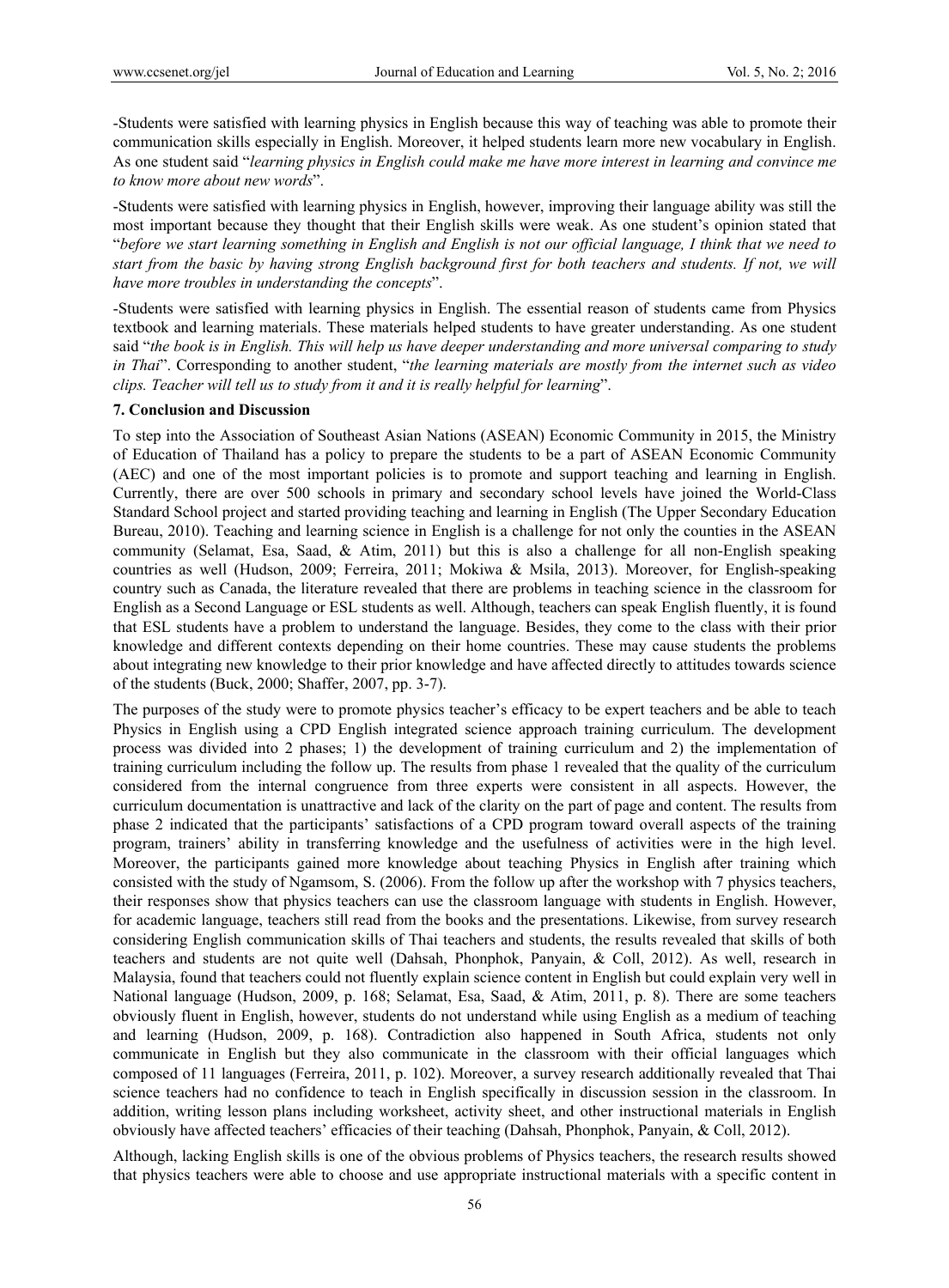English and help the students understand Physics content better. This result corresponded to the Upper Secondary Education Bureau (2012) which stated that the appropriate and various kinds of instructional materials can help students understand deeply in science concepts. Moreover, Physics teachers can develop physics lesson plan in English with all components of the lesson plan including worksheets and activity sheets after teachers joined and trained in the CPD training program. Besides, Physics teachers can deal with classroom problems very well especially when the students did not understand what teachers speak, the teachers will speak again in English or in Thai language. This technique is called code switching for communication in the classroom (Ferreira, 2011, p. 103) and helps for some scientific concepts which are abstract and difficult to explain to the students who are not proficient with the language (Ferreira, 2011, p. 108). The code switching technique is also used to confirm that the student has really learned those concepts (Mokiwa & Msila, 2013, p. 55). However, learning this way is an opportunity for students to develop their English skills (Shaffer, 2007, p. 15). From the literature review, some research has shown that teaching science in English helps students to improve their English skills and gains better grades and scores in English subject (Selamat, Esa, Saad, & Atim, 2011, p. 7; Nor, Aziz, & Jusoff, 2011, p. 38). Corresponding to students' opinions toward learning Physics in English from semi-structured interviews through focus group method, students, who have studied Physics subject in English from teachers in this CPD training program, revealed that this way of teaching can promote their communication skills especially in English and can improve their language ability. The essential reason of the progress of students' English ability comes from Physics textbook and learning materials. These materials will help students have greater understanding. However, some research has indicated that textbooks which were not written in the students' mother tongue language. Students may not understand all concepts and miss some parts of the concepts (Ferreira, 2011, p. 108). In the meantime, cultural and context backgrounds of the students will also affect to their learning. Teachers need to guide students while using textbooks in order to suit with students from different backgrounds (Hudson, 2009, p. 168; Ferreira, 2011, p. 109).

For the development of English skills of teachers and students when English is a medium of teaching and learning, for teachers, reading from various sources such as articles, magazines, newspaper etc. will allow teachers gradually improve grammar, vocabulary and correct pronunciation. More importantly, teachers need to force themselves to speak English or to create an English community in schools or via communication channels (Hudson, 2009, p. 169). For general and shy students, in order to improve their English skills in classroom, working together as a group is a very effective way of learning because it allows students to learn and practice the language from each other (Shaffer, 2007, pp. 9-10; Ferreira, 2011, p. 108).

The most essential result of this research study came from Physics teacher's responses about confident in teaching Physics in English. They have more confident to teach Physics in English because they practice a lot while they are in the workshop. Therefore, if the teachers are trained continuosly to increase their skills in teaching Physics or other subjects in English, they will have more confident to teach, to apply and can ultimately be expert teachers. Moreover, the national policy of professional development for teachers should be emphasized teaching Physics in English and should be more practicable for the teachers. Professional development and decision makers can benefit from the research about teachers' efficacies and difficulties in teaching Physics in English.

## **Acknowledgement**

This research is financially supported by Thailand Center of Excellence in Physics (ThEP) and Science Education Center, Srinakharinwirot University, Thailand. We also take this opportunity to sincerely express our gratitude to all teachers and students who voluntarily participated in this program.

#### **References**

- Baba, T. (2007). Japanese Education and Lesson Study: An Overview. In M. Isoda et al. (Eds.), *Japanese Lesson Study in Mathematics Its Impact, Diversity and Potential for Educational Improvement* (pp. 2-7). Singapore: World Scientific Publishing. http://dx.doi.org/10.1142/9789812707475\_0001
- Boonyakiat, C. (2010). *The Educational Development Policies from the Prime Minister of Ministry of Education, Thailand*. Retrieved June 4, 2014, from http://www.moc.moe.go.th/node/1059
- Buck, G. A. (2000). *Teaching Science to English-as-Second-Language Learners: Teaching, Learning, and Assessment Strategies for Elementary ESL Students*. Faculty Publications: Department of Teaching, Learning and Teacher Education. University of Nebraska, USA. Retrieved April 10, 2015, from http://digitalcommons.unl.edu/cgi/viewcontent.cgi?article=1018&context=teachlearnfacpub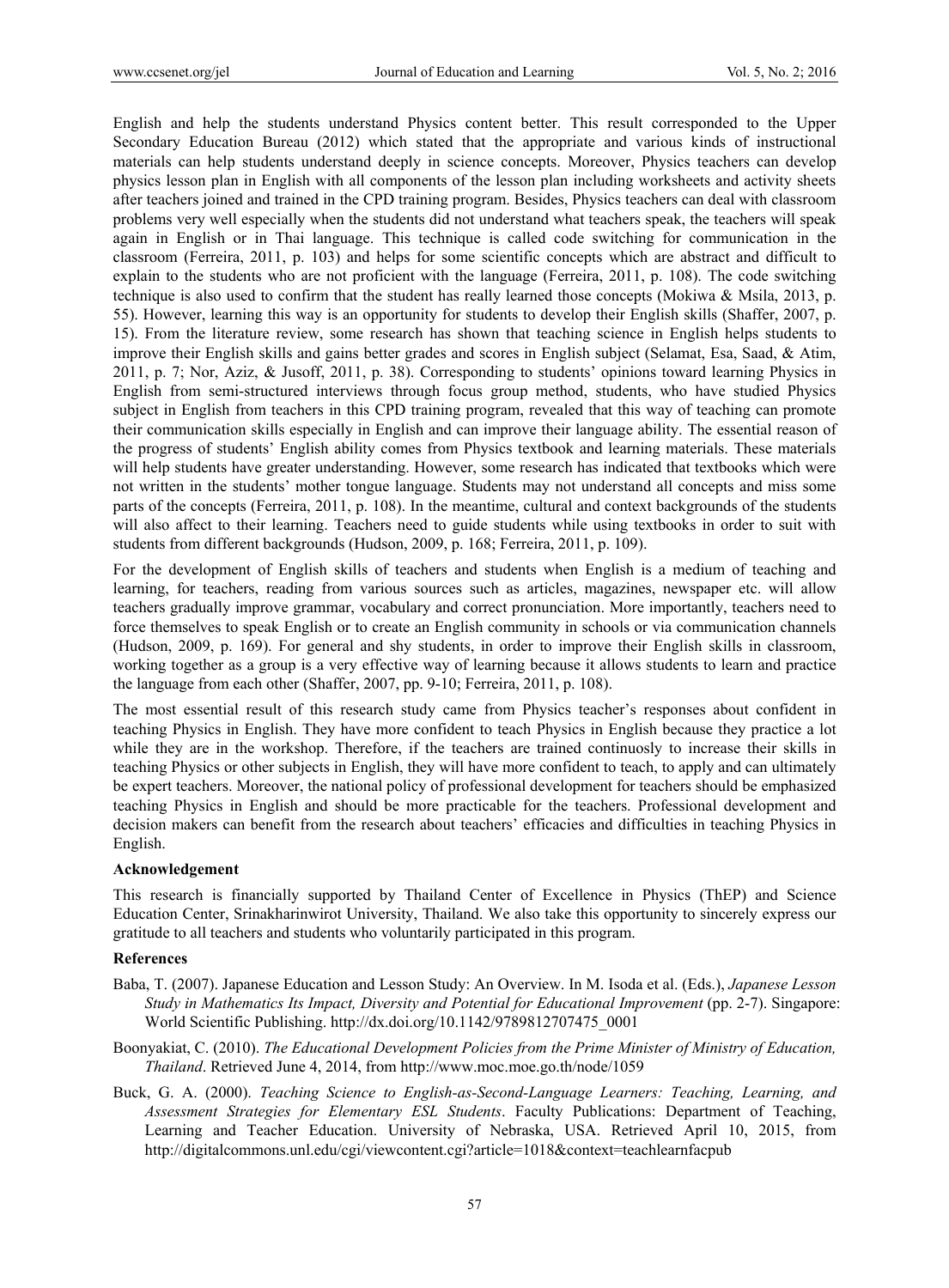- Dahsah, C., Phonphok, N., Panyain, K., & Coll, R. K. (2012). *Teachers' Efficacy Beliefs about the Use of English as a Medium of Instruction in Teaching Science: Thailand Perspectives*. Proceeding Presenting at 2012 First IHPST Asian Regional Conference, Seoul, South Korea.
- Fraser, C. A. (2010). Continuing Professional Development and Learning in Primary Science Classrooms. *Teacher Development*, *14*(1), 85-106. http://dx.doi.org/10.1080/13664531003696626
- Ferreira, J. G. (2011). Teaching Life Sciences to English Second Language Learners: What Do Teachers Do? *South African Journal of Education*, *31*, 102-113.
- Hudson, P. (2009). Learning to Teach Science Using English as the Medium of instruction. *Eurasia Journal of Mathematics, Science and Technology Education*, *5*(2), 165-170.
- Kerdpermpul, B. (2010). *Developing Teachers Classroom Research at Sarasas Ektra School in Bangkok*. Master's Project, M.Ed. (Educational Administration). Bangkok: Graduate School, Srinakharinwirot University, Thailand.
- Knowles, M. S. (1980). *The Modern Practice of Adult Education: From Pedagogy to Andragogy* (Revised and update). New York: Cambridge, The Adult Education Company. Retrieved June 4, 2014, from http://www.umsl.edu/~henschkej/articles/a\_The\_%20Modern\_Practice\_of\_Adult\_Education.pdf
- Matthews, M. R. (1997). *Science Teaching: The Role of History and Philosophy of Science*. Routledge, New York.
- Mokiwa, H. O., & Msila, V. (2013). Teachers' Conceptions of Teaching Physical Science in the Medium of English: A Case Study. *International Journal of Educational Sciences*, *5*(1), 55-62.
- Ngamsom, S. (2006). *The Effectiveness of Bilingual Education in Basic Education Curriculum, Sufficiency Economy Philosophy Applied: English for Integrated Studies (EIS) Model, A Case Study*. Thailand: Office of the welfare Promotion Commission for Teachers and Educational Personal.
- Ngamsom, S. (2008). *EIS: Teaching and Learning in English by Thai Teachers for Thai Children in International leve*l. Retrieved August 20, 2014, from http://www.bkk1.in.th/Topic.aspx?TopicID=43999
- Nor, F. M., Aziz, M. A., & Jusoff, K. (2011). Should English for Teaching Mathematics and Science (ETeMS) in Malaysia Be Abolished? *World Applied Sciences Journal*, *12*, 36-40.
- Office of the National Economic and Social Development Board. (2011). *The Eleventh National Economic and Social Development Plan (2012-2016)*. Retrieved August 20, 2014, from http://www.nesdb.go.th/Portals/0/news/plan/p11/Plan11\_eng.pdf
- Office of the National Education Commission. (2002). *National Education Plan B.E. 2545-2559 (A.D.2002-2016)*. Bangkok; *Prigwhan Graphic*Co., Ltd.
- Sadler, P. M., & Tai, R. H. (2001). *Success in Introductory College Physics: The Role of High School Preparation*. John Wiley & Sons, Inc.
- Selamat, A., Esa, A., Saad, S. S., & Atim, A. (2011). Teaching and Learning Mathematics and Science in English in Primary Schools in the State of Johor, Malaysia. *Journal of Education*, *16*, 61-73.
- Shaffer, C. (2007). *Teaching Science to English as a Second Language Students*. Retrieved April 10, 2015, from https://tspace.library.utoronto.ca/bitstream/1807/9901/1/shaffer.pdf
- Taba, H. (1962). *Curriculum Development: Theory and Practice*. New York and Burlingame: Harcourt, Brace & World, Inc.
- The Institute for the Promotion of Teaching Science and Technology. (2011b). *Additional Physics Book 1 for 10th-12th Grade Students, Science Learning Area* (3rd ed.). Bangkok.
- The Upper Secondary Education Bureau. (2010). *World-Class Standard School: Handbook of the Quality Management System*. Bangkok: The Agricultural Co-operative Federation of Thailand., Ltd, Inc.
- The Upper Secondary Education Bureau. (2010). *World-Class Standard School: Handbook of Curriculum Development and Teaching*. Bangkok: The Agricultural Co-operative Federation of Thailand, Ltd, Inc.
- The Upper Secondary Education Bureau. (2011). *Guideline for Learning Management in World-Class Standard School*. Bangkok: Aksorn Thai, Inc.
- The Upper Secondary Education Bureau. (2012). *Guideline for Learning Management in World-Class Standard School* (Revised). Bangkok: The Agricultural Co-operative Federation of Thailand., Ltd, Inc.